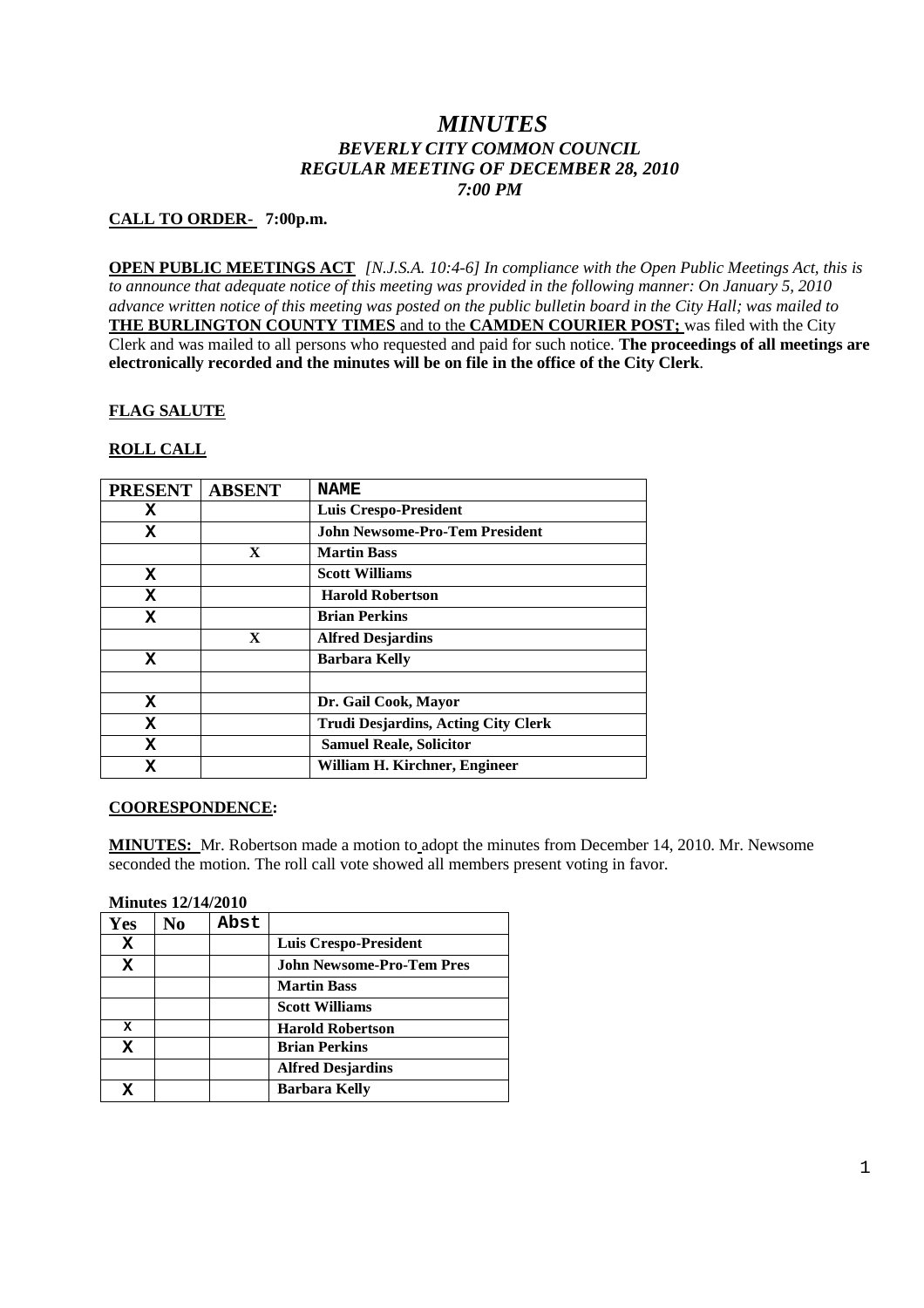**OLD BUSINESS:** President Crespo opened the meeting for the public hearing on **Ordinance 2010-8 – Amending the Land Development Ordinances pertaining to the Design of Containment Areas…..** Hearing nothing from the public, Mr. Robertson made a motion to adopt Ordinance 2010-8. Miss Kelly seconded the motion and the roll call vote on the Ordinance was as follows:

|     | OF GHILD LOTER AVIO-0 |      |                                  |  |
|-----|-----------------------|------|----------------------------------|--|
| Yes | No                    | Abst |                                  |  |
| x   |                       |      | Luis Crespo-President            |  |
| x   |                       |      | <b>John Newsome-Pro-Tem Pres</b> |  |
|     |                       |      | <b>Martin Bass</b>               |  |
|     |                       |      | <b>Scott Williams</b>            |  |
| x   |                       |      | <b>Harold Robertson</b>          |  |
| x   |                       |      | <b>Brian Perkins</b>             |  |
|     |                       |      | <b>Alfred Desjardins</b>         |  |
| x   |                       |      | <b>Barbara Kelly</b>             |  |

**Ordinance 2010-8**

All members voted in favor of Ordinance 2010-8.

President Crespo opened the meeting to the public for the public hearing on **Ordinance 2010-9, Rate of Compensation for Non-Union Employees.** Hearing nothing from the public, Mr. Perkins made a motion to adopt the Ordinance. Miss Kelly seconded the motion. The roll call vote was as follows:

|             | <b>Ordinance 2010-9</b> |      |                                  |
|-------------|-------------------------|------|----------------------------------|
| Yes         | N0                      | Abst |                                  |
| x           |                         |      | <b>Luis Crespo-President</b>     |
| x           |                         |      | <b>John Newsome-Pro-Tem Pres</b> |
|             |                         |      | <b>Martin Bass</b>               |
|             |                         |      | <b>Scott Williams</b>            |
| x           |                         |      | <b>Harold Robertson</b>          |
| $\mathbf x$ |                         |      | <b>Brian Perkins</b>             |
|             |                         |      | <b>Alfred Desjardins</b>         |
| x           |                         |      | <b>Barbara Kelly</b>             |

All members present voted in favor of Ordinance 2010-9.

**NEW BUSINESS:** Mr. Robertson and President Crespo discussed the number of units available in the RCA Program. After discussion, Mr. Newsome made a motion to adopt the Consent Agenda, which was comprised of:

**Resolution 2010 – 447: Resolution Authorizing Transfers of Funds…. Resolution 2010 - 448: Resolution for approval of the BURLCOJIF Retrospective Contract Resolution 2010 - 449: Discharge of Mortgage, RCA Resolution 2010 - 450: Authorizing the City to Amend its Regional Contribution Agreement Program to Permit All Remaining RCA Funds to Be Used For New Construction and Rehabilitation Affordable Housing Projects Constructed by Frank Raia Payment of Bills**

Mr. Robertson seconded the motion. The roll call showed the following members voting in favor:

**Consent Agenda**

| <b>Yes</b> | N0 | Abst |                              |
|------------|----|------|------------------------------|
|            |    |      | <b>Luis Crespo-President</b> |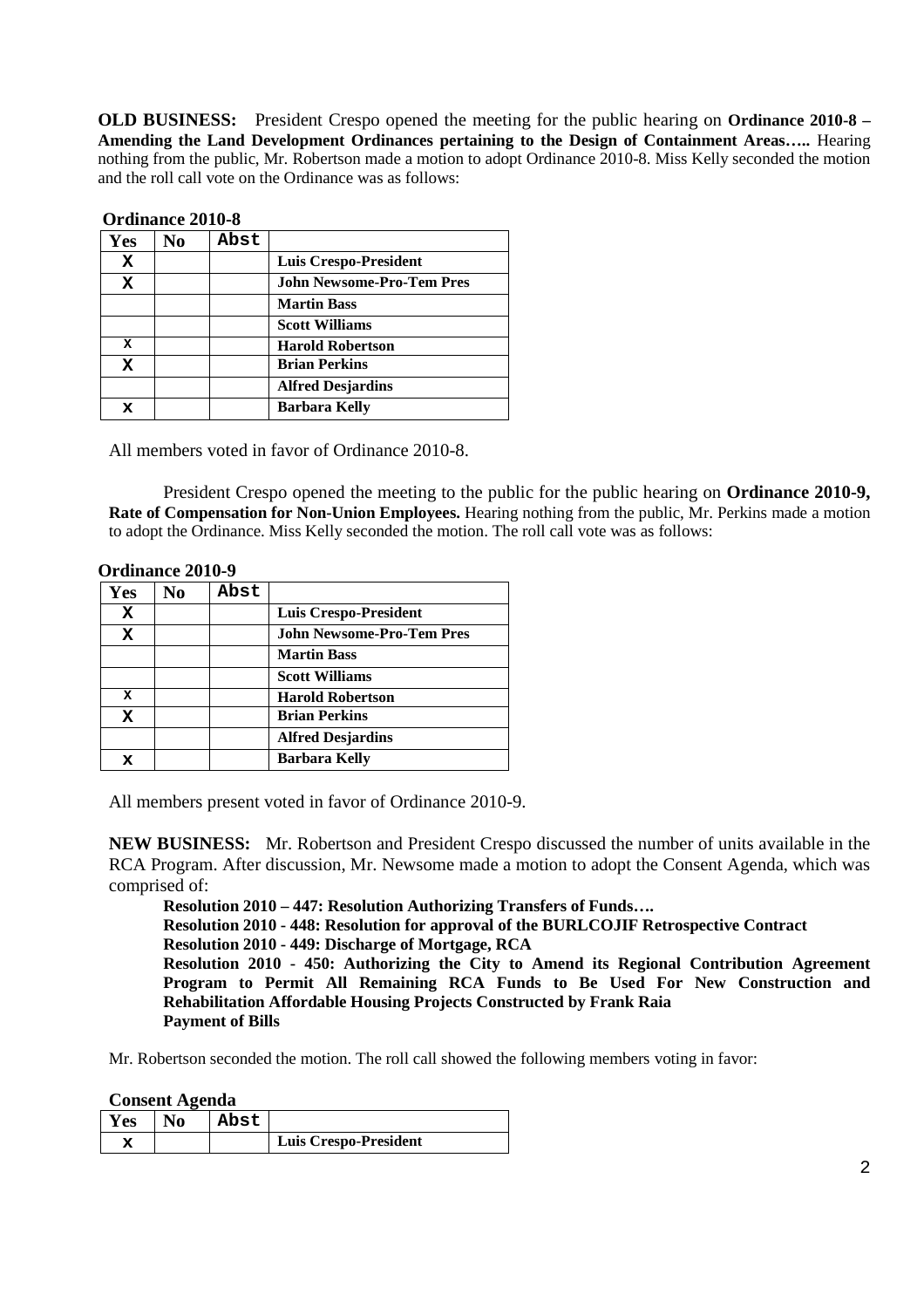|   |  | <b>John Newsome-Pro-Tem Pres</b> |
|---|--|----------------------------------|
|   |  | <b>Martin Bass</b>               |
| x |  | <b>Scott Williams</b>            |
| x |  | <b>Harold Robertson</b>          |
| x |  | <b>Brian Perkins</b>             |
|   |  | <b>Alfred Desjardins</b>         |
|   |  | <b>Barbara Kelly</b>             |

Mr. Williams made a motion to approve the purchase of Edmunds software, Resolution 2010-452. Mr. Newsome seconded the motion. The roll call vote showed the following members voting in favor:

|     |    | 1000100012017777 |                                  |
|-----|----|------------------|----------------------------------|
| Yes | No | Abst             |                                  |
| x   |    |                  | Luis Crespo-President            |
| x   |    |                  | <b>John Newsome-Pro-Tem Pres</b> |
|     |    |                  | <b>Martin Bass</b>               |
| x   |    |                  | <b>Scott Williams</b>            |
| x   |    |                  | <b>Harold Robertson</b>          |
| x   |    |                  | <b>Brian Perkins</b>             |
|     |    |                  | <b>Alfred Desjardins</b>         |
| X   |    |                  | Barbara Kelly                    |

# **Resolution 2010-452**

All members present voted in favor. Administrator Gerber spoke to Council regarding the need to replace two obsolete typewriters and a foot pedal for the transcriber.

**SOLICITOR'S REPORT:** The Solicitor stated that he has a matter for Executive Session.

**MAYOR'S REPORT:** Mayor Cook wished everyone happy Holidays. The Mayor also thanked Elliot Tucker and Harvey Pine for their help in cleaning and beautifying the City.

**ADMINISTRATOR'S REPORT:** The Administrator stated that he attended the Shared Services meeting in Willingboro and took away many good ideas. Mr. Gerber stated that Beverly can join forces with Willingboro for animal control.

**ENGINEER'S REPORT:** Mr. Kirchner thanked Council for having ERI as their engineers. Mr. Kirchner stated that Pine Street is nearly complete and that the ADA work will exceed the grant amount by about \$50000.00.

**COUNCIL REPORTS:** President Crespo stated that tonight's meeting is the last meeting for Mr. Newsome. President Crespo thanked Mr. Newsome for his help and for serving the City.

**PUBLIC SESSION:** President Crespo opened the meeting to the public at 7:37 p.m. Hearing nothing, the public portion was closed at 7:37 p.m.

**EXECUTIVE SESSION:** Mr. Robertson made a motion to adopt Resolution 2010-451, **"Closed Executive Session – Personnel, Contracts and Possible Litigation".** Mr. Perkins seconded the motion and the roll call results were as follows:

### **Executive Session, Resolution 2010-451**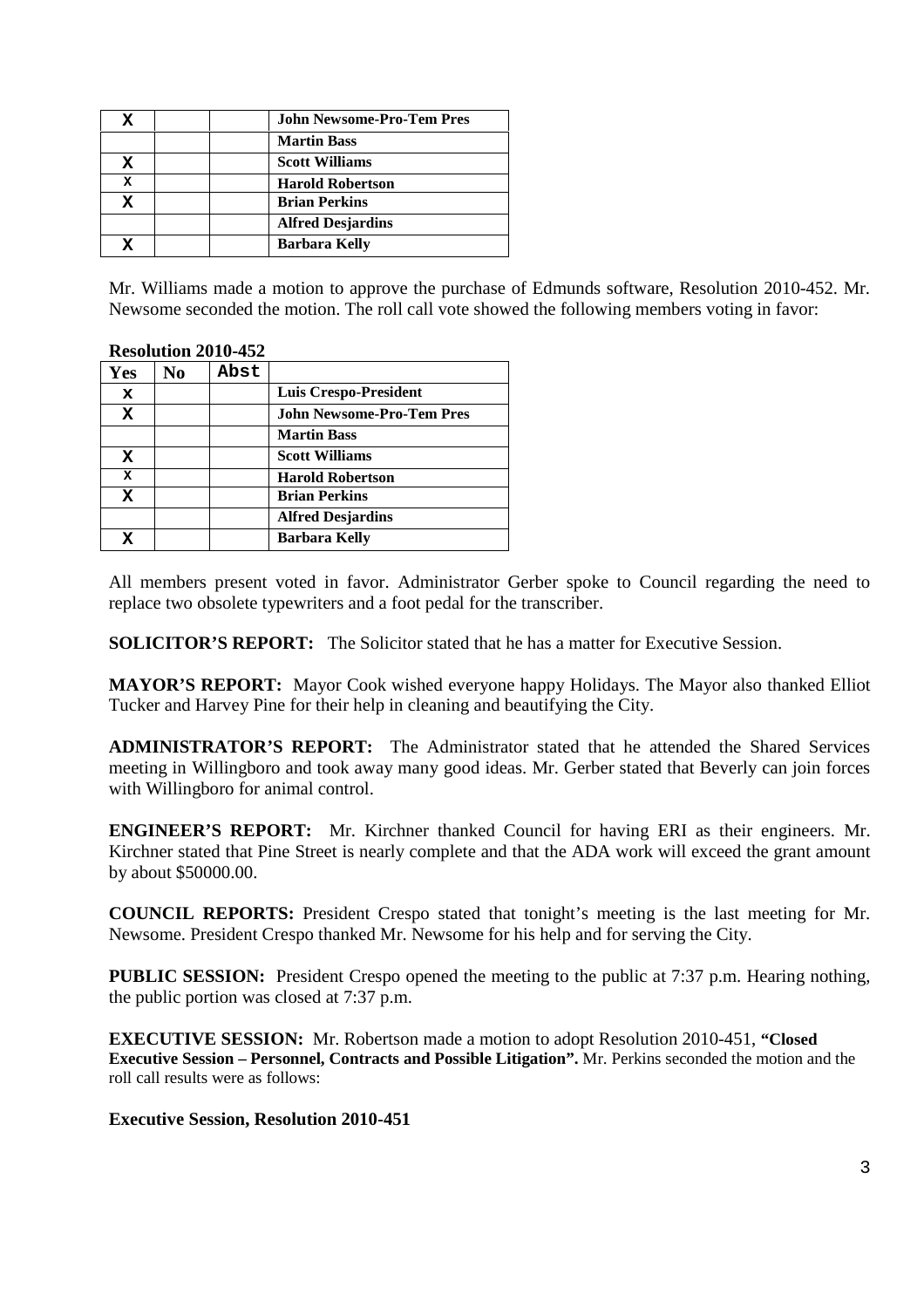| Yes | No | Abst |                                  |
|-----|----|------|----------------------------------|
| x   |    |      | <b>Luis Crespo-President</b>     |
| x   |    |      | <b>John Newsome-Pro-Tem Pres</b> |
|     |    |      | <b>Martin Bass</b>               |
| x   |    |      | <b>Scott Williams</b>            |
| x   |    |      | <b>Harold Robertson</b>          |
| x   |    |      | <b>Brian Perkins</b>             |
|     |    |      | <b>Alfred Desjardins</b>         |
|     |    |      | <b>Barbara Kelly</b>             |

All members present were in favor.

Mr. Williams had to leave the meeting. After discussion, Mr. Newsome made a motion to close Executive Session and go back into Regular Session. Mr. Robertson seconded the motion and all members present were in favor. Mr. Newsome made a motion to adopt Resolution 2010-453, to award the Public Safety Director, Kenneth Gerber, a two year contract. The salary will be \$50,000.00 for thirty hours per week, with no health benefits and no car. Mr. Robertson seconded the motion. The roll call vote showed the following results:

|     |     | Resolution 2010-453 |                                  |
|-----|-----|---------------------|----------------------------------|
| Yes | No. | Abst                |                                  |
| x   |     |                     | <b>Luis Crespo-President</b>     |
| x   |     |                     | <b>John Newsome-Pro-Tem Pres</b> |
|     |     |                     | <b>Martin Bass</b>               |
| x   |     |                     | <b>Scott Williams</b>            |
|     |     |                     |                                  |
| x   |     |                     | <b>Harold Robertson</b>          |
| x   |     |                     | <b>Brian Perkins</b>             |
|     |     |                     | <b>Alfred Desjardins</b>         |
| X   |     |                     | <b>Barbara Kelly</b>             |

All members present were in favor.

Mr. Perkins made a motion to adopt Resolution 2010-454, a resolution to hire labor attorney Frank Vespa, under a professional services contract. Miss Kelly seconded the motion. The roll call vote showed the following results:

Resolution 2010-454

| Yes | No | Abst |                                  |
|-----|----|------|----------------------------------|
|     |    | X    | <b>Luis Crespo-President</b>     |
| x   |    |      | <b>John Newsome-Pro-Tem Pres</b> |
|     |    |      | <b>Martin Bass</b>               |
|     |    |      | <b>Scott Williams</b>            |
| x   |    |      | <b>Harold Robertson</b>          |
| x   |    |      | <b>Brian Perkins</b>             |
|     |    |      | <b>Alfred Desjardins</b>         |
|     |    |      | <b>Barbara Kelly</b>             |

President Crespo abstained from voting. Four members voted in favor, none were against the resolution adoption.